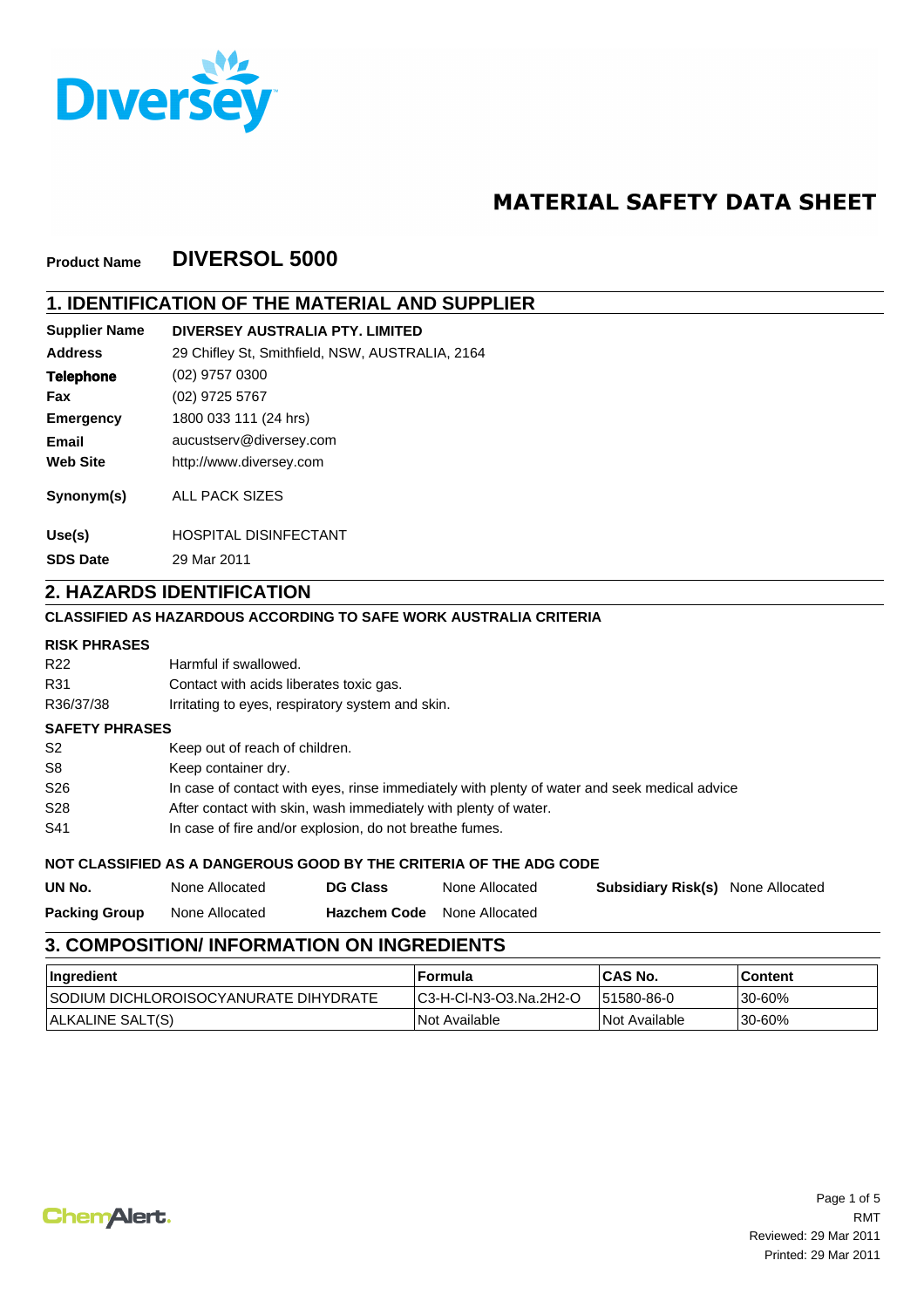#### **3. COMPOSITION/ INFORMATION ON INGREDIENTS**

| . .<br>Ingred<br>dient                                      | ormula                | No.               | <b>Content</b> |
|-------------------------------------------------------------|-----------------------|-------------------|----------------|
| <b>INGREDIENTS</b><br><b>INON</b><br>GDOUS.<br>HAZ.<br>ZAR' | <br>⊦Not<br>Available | Available<br>Not. | -30%<br>່ 10-ປ |

### **4. FIRST AID MEASURES**

| Eye | If in eyes, hold eyelids apart and flush continuously with running water. Continue flushing until advised to stop by a |
|-----|------------------------------------------------------------------------------------------------------------------------|
|     | Poisons Information Centre, a doctor, or for at least 15 minutes.                                                      |

**Inhalation** If inhaled, remove from contaminated area. Apply artificial respiration if not breathing.

**Skin** If skin or hair contact occurs, remove contaminated clothing and flush skin and hair with running water. Continue flushing with water until advised to stop by a Poisons Information Centre or a doctor.

**Ingestion** For advice, contact a Poison Information Centre on 13 11 26 (Australia Wide) or a doctor (at once). If swallowed, do not induce vomiting.

**Advice to Doctor** Treat symptomatically.

#### **5. FIRE FIGHTING MEASURES**

**Flammability** Non flammable. May evolve toxic gases if strongly heated.

**Fire and Explosion** Treat as per requirements for Surrounding Fires: Evacuate area and contact emergency services. Remain upwind and notify those downwind of hazard. Wear full protective equipment including Self Contained Breathing Apparatus (SCBA) when combating fire. Use waterfog to cool intact containers and nearby storage areas.

**Extinguishing** Prevent contamination of drains or waterways.

**Hazchem Code** None Allocated

#### **6. ACCIDENTAL RELEASE MEASURES**

**Spillage** Contact emergency services where appropriate. Use personal protective equipment. Clear area of all unprotected personnel. Prevent spill entering drains or waterways. Contain spillage, then collect and place in suitable containers for reuse or disposal. Avoid generating dust.

### **7. STORAGE AND HANDLING**

Store in a cool, dry, well ventilated area, removed from oxidising agents, acids and foodstuffs. Ensure containers are adequately labelled. **Storage**

**Handling** Before use carefully read the product label. Use of safe work practices are recommended to avoid eye or skin contact and inhalation. Observe good personal hygiene, including washing hands before eating. Prohibit eating, drinking and smoking in contaminated areas.

#### **8. EXPOSURE CONTROLS/ PERSONAL PROTECTION**

**Exposure Stds** SODIUM DICHLOROISOCYANURATE DIHYDRATE

ES-TWA: 1 ppm (Chlorine-decomposition)

**Biological Limits** No biological limit allocated.

**Engineering Controls** Avoid inhalation. Use in well ventilated areas. Where an inhalation risk exists, mechanical extraction ventilation is recommended.

Wear dust-proof goggles and PVC or rubber gloves. When using large quantities or where heavy contamination is likely, wear: coveralls. Where an inhalation risk exists, wear: a Class P1 (Particulate) respirator. **PPE**

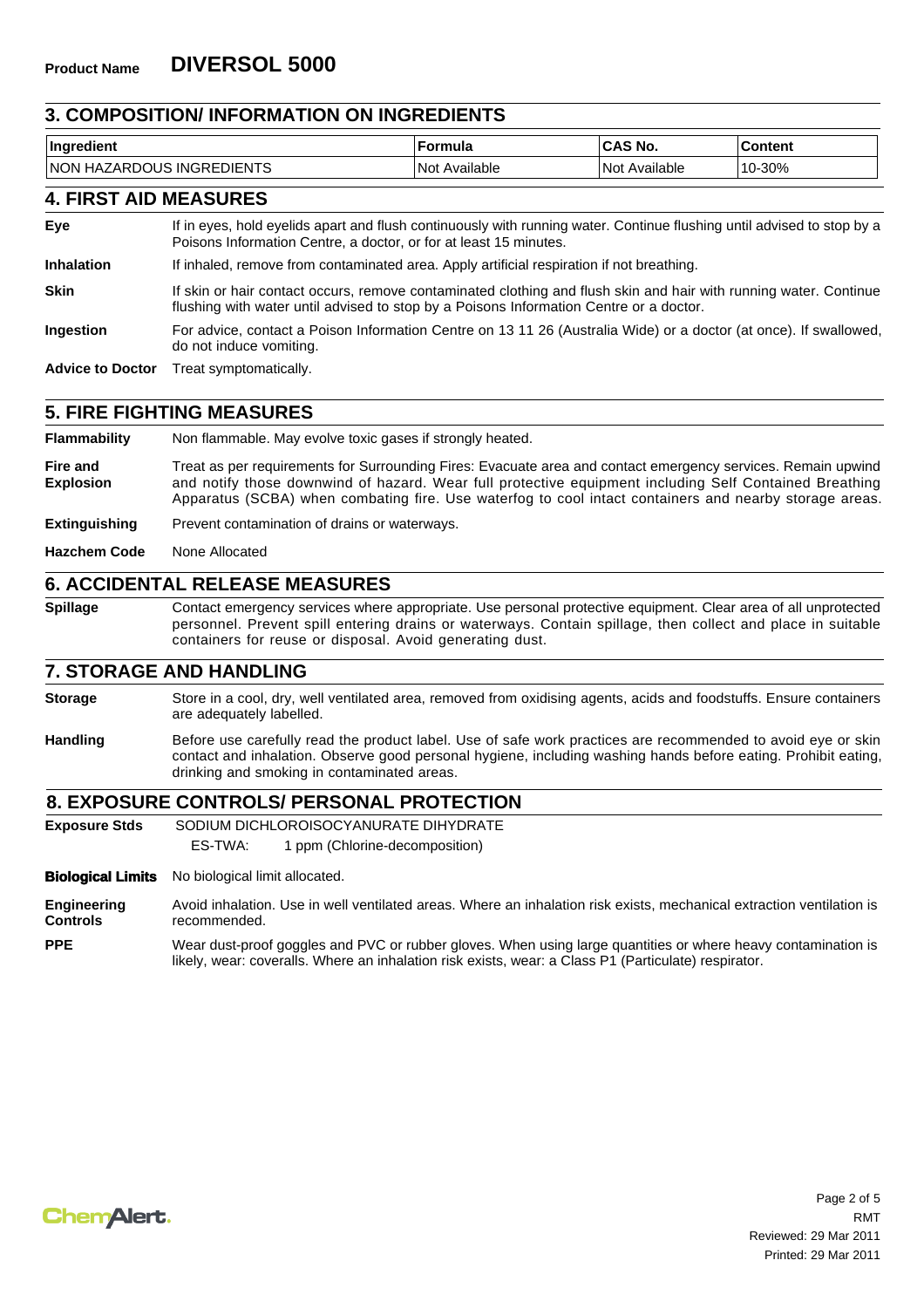

### **9. PHYSICAL AND CHEMICAL PROPERTIES**

| Appearance                      | WHITE POWDER (PURPLE SOLUTION) | Solubility (water)                      | <b>SOLUBLE</b>       |
|---------------------------------|--------------------------------|-----------------------------------------|----------------------|
| Odour                           | <b>CHARACTERISTIC ODOUR</b>    | <b>Specific Gravity</b>                 | NOT AVAILABLE        |
| рH                              | <b>NOT AVAILABLE</b>           | % Volatiles                             | NOT AVAILABLE        |
| <b>Vapour Pressure</b>          | <b>NOT AVAILABLE</b>           | Flammability                            | <b>NON FLAMMABLE</b> |
| <b>Vapour Density</b>           | NOT AVAILABLE                  | <b>Flash Point</b>                      | NOT RELEVANT         |
| <b>Boiling Point</b>            | NOT AVAILABLE                  | <b>Upper Explosion Limit</b>            | NOT RELEVANT         |
| <b>Melting Point</b>            | NOT AVAILABLE                  | <b>Lower Explosion Limit</b>            | NOT RELEVANT         |
| <b>Evaporation Rate</b>         | NOT AVAILABLE                  |                                         |                      |
| <b>Autoignition Temperature</b> | NOT AVAILABLE                  | Decomposition Temperature NOT AVAILABLE |                      |
| <b>Partition Coefficient</b>    | NOT AVAILABLE                  | <b>Viscosity</b>                        | <b>NOT AVAILABLE</b> |

**10. STABILITY AND REACTIVITY**

| <b>Chemical Stability</b>                                   | Stable under recommended conditions of storage.                 |  |  |  |
|-------------------------------------------------------------|-----------------------------------------------------------------|--|--|--|
| <b>Conditions to Avoid</b>                                  | Avoid heat, sparks, open flames and other ignition sources.     |  |  |  |
| <b>Material to Avoid</b>                                    | Incompatible with oxidising agents and acids (eg. nitric acid). |  |  |  |
| <b>Hazardous</b><br><b>Decomposition</b><br><b>Products</b> | May evolve toxic gases if heated to decomposition.              |  |  |  |
| <b>Hazardous Reactions</b>                                  | Polymerization is not expected to occur.                        |  |  |  |
|                                                             |                                                                 |  |  |  |

#### **11. TOXICOLOGICAL INFORMATION**

| <b>Health Hazard</b><br><b>Summary</b> | This product has the potential to cause adverse health effects with over exposure. Use safe work practices to<br>avoid eye or skin contact and inhalation. |
|----------------------------------------|------------------------------------------------------------------------------------------------------------------------------------------------------------|
| Eye                                    | Contact may result in irritation, lacrimation, pain and redness.                                                                                           |
| <b>Inhalation</b>                      | Over exposure may result in irritation of the nose and throat, with coughing.                                                                              |
| <b>Skin</b>                            | Contact may result in irritation, redness, pain and rash.                                                                                                  |
| <b>Ingestion</b>                       | Ingestion may result in gastrointestinal irritation, nausea, vomiting, abdominal pain and diarrhoea.                                                       |
| <b>Toxicity Data</b>                   | SODIUM DICHLOROISOCYANURATE DIHYDRATE (51580-86-0)<br>LD50 (Ingestion): 1670 mg/kg (mammal)<br>LDLo (Ingestion): 3570 mg/kg (human)                        |

### **12. ECOLOGICAL INFORMATION**

**Environment** Limited ecotoxicity data was available for this product at the time this report was prepared. Ensure appropriate measures are taken to prevent this product from entering the environment.

#### **13. DISPOSAL CONSIDERATIONS**

**Waste Disposal** Ensure product is covered with moist soil to prevent dust generation and dispose of to approved Council landfill. Contact the manufacturer if additional information is required. Legislation **Dispose of in accordance with relevant local legislation.** 

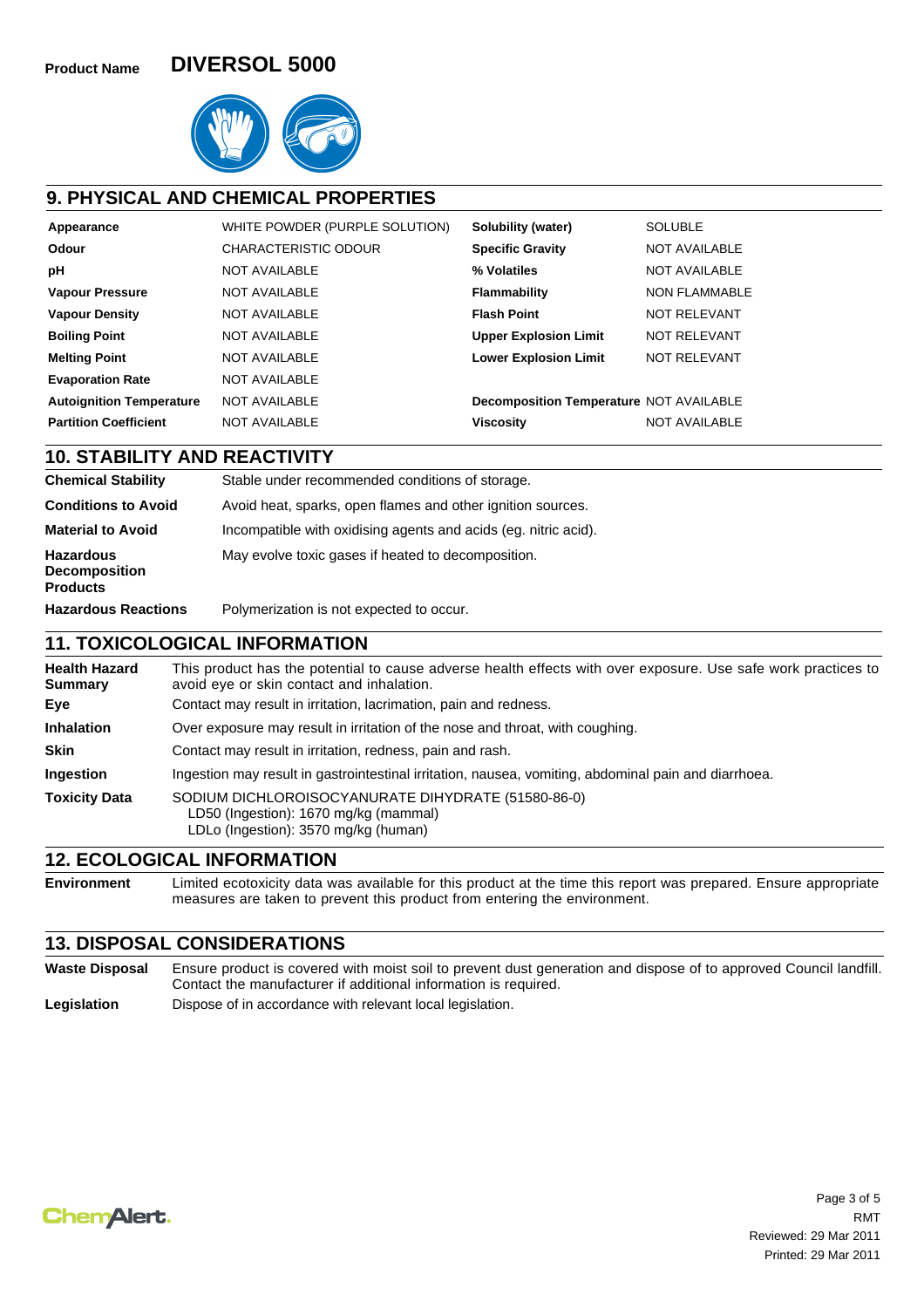#### **14. TRANSPORT INFORMATION**

| NOT CLASSIFIED AS A DANGEROUS GOOD BY THE CRITERIA OF THE ADG CODE |                |                 |                |                                          |  |  |  |
|--------------------------------------------------------------------|----------------|-----------------|----------------|------------------------------------------|--|--|--|
| <b>Shipping Name</b>                                               | None Allocated |                 |                |                                          |  |  |  |
| UN No.                                                             | None Allocated | <b>DG Class</b> | None Allocated | <b>Subsidiary Risk(s)</b> None Allocated |  |  |  |
| <b>Packing Group</b>                                               | None Allocated | Hazchem Code    | None Allocated |                                          |  |  |  |

### **15. REGULATORY INFORMATION**

**Poison Schedule** Classified as a Schedule 6 (S6) Poison using the criteria in the Standard for the Uniform Scheduling of Medicines and and Poisons (SUSMP).

**AICS** All chemicals listed on the Australian Inventory of Chemical Substances (AICS).

### **16. OTHER INFORMATION**

**Additional Information** The typical in-use solution of 1g powder / 20ml water is not classified as hazardous according to criteria of Safe Work Australia.

> EXPOSURE STANDARDS - TIME WEIGHTED AVERAGES: Exposure standards are established on the premise of an 8 hour work period of normal intensity, under normal climatic conditions and where a 16 hour break between shifts exists to enable the body to eliminate absorbed contaminants. In the following circumstances, exposure standards must be reduced: strenuous work conditions; hot, humid climates; high altitude conditions; extended shifts (which increase the exposure period and shorten the period of recuperation).

#### ABBREVIATIONS:

ACGIH - American Conference of Industrial Hygienists. ADG - Australian Dangerous Goods. BEI - Biological Exposure Indice(s). CAS# - Chemical Abstract Service number - used to uniquely identify chemical compounds. CNS - Central Nervous System. EC No - European Community Number. HSNO - Hazardous Substances and New Organisms. IARC - International Agency for Research on Cancer. mg/m<sup>3</sup> - Milligrams per Cubic Metre. NOS - Not Otherwise Specified. pH - relates to hydrogen ion concentration using a scale of 0 (high acidic) to 14 (highly alkaline). ppm - Parts Per Million. RTECS - Registry of Toxic Effects of Chemical Substances. STEL - Short Term Exposure Limit. SWA - Safe Work Australia. TWA - Time Weighted Average. HEALTH EFFECTS FROM EXPOSURE:

It should be noted that the effects from exposure to this product will depend on several factors including: frequency and duration of use; quantity used; effectiveness of control measures; protective equipment used and method of application. Given that it is impractical to prepare a Chem Alert report which would encompass all possible scenarios, it is anticipated that users will assess the risks and apply control methods where appropriate.

#### PERSONAL PROTECTIVE EQUIPMENT GUIDELINES:

The recommendation for protective equipment contained within this Chem Alert report is provided as a guide only. Factors such as method of application, working environment, quantity used, product concentration and the availability of engineering controls should be considered before final selection of personal protective equipment is made.

#### **Report Status** This document has been compiled by RMT on behalf of the manufacturer of the product and serves as the manufacturer's Safety Data Sheet ('SDS').